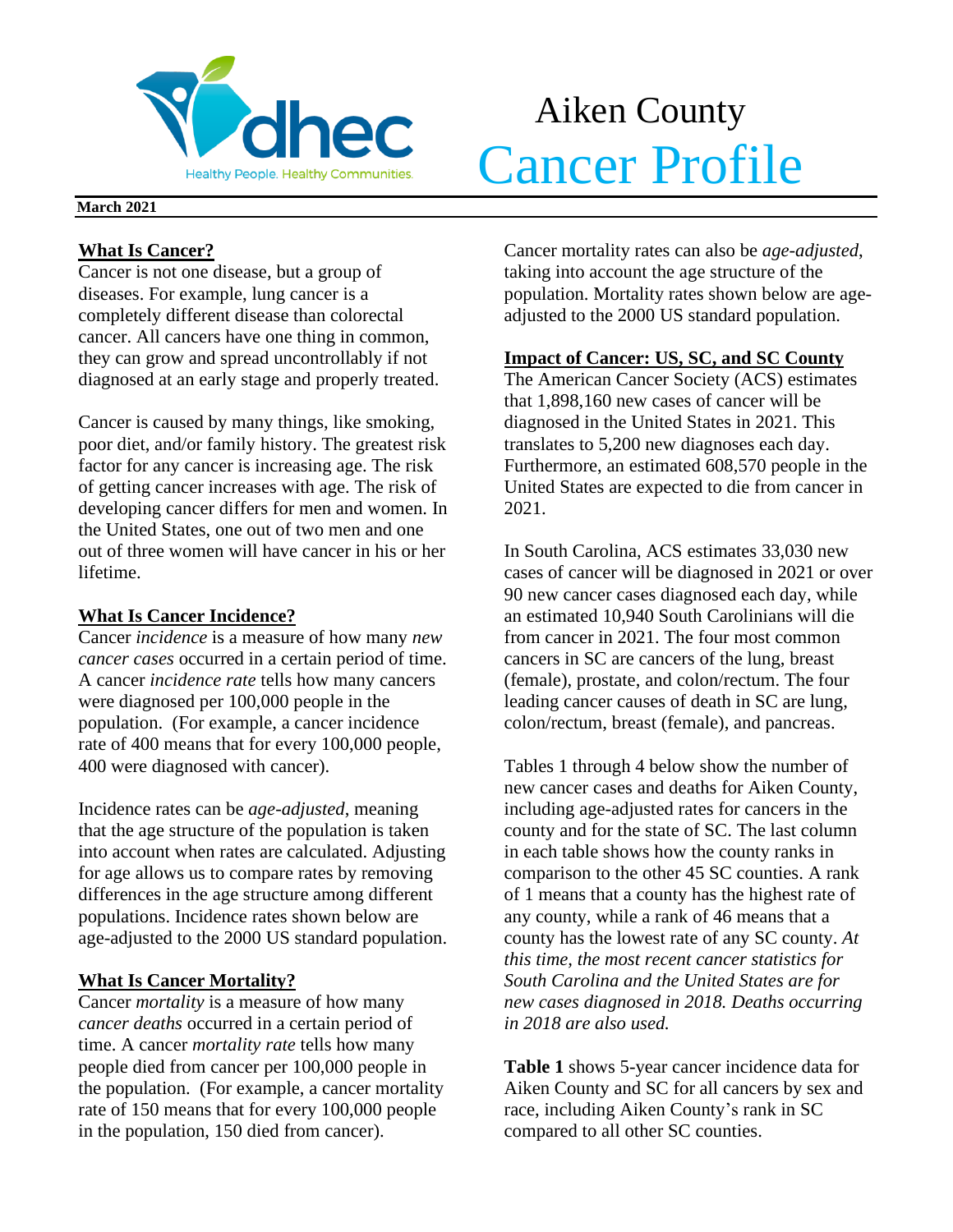Table 1. Cancer Incidence by Sex and Race, 2014-2018, Aiken County and South Carolina\*

|        | <b>SC</b> | Aiken County |           |           |
|--------|-----------|--------------|-----------|-----------|
|        | 5-year    | 5-year       | new       | <b>SC</b> |
|        | rate      | rate         | $cases^*$ | rank      |
| all    | 450       | 396          | 879       | 44        |
| male   | 503       | 424          | 439       | 45        |
| female | 411       | 377          | 440       | 40        |
| white  | 452       | 398          | 697       | 43        |
| black  | 441       | 377          | 166       | 42        |

\***Counts are annual averages based on 5 years of data.** 5-year rates are per 100,000 age-adjusted to the 2000 US standard population. Statistics do not include *in situ* cancers, except for bladder. Source: SC Central Cancer Registry. ~ Statistic could not be calculated (small counts).

**Table 2** shows 5-year cancer mortality data for Aiken County and SC for all cancers by sex and race, including Aiken County's rank in SC compared to all other SC counties.

Table 2. Cancer Mortality by Sex and Race, 2014- 2018, Aiken County and South Carolina\*

|        | <b>SC</b>      | Aiken County   |                  |                   |
|--------|----------------|----------------|------------------|-------------------|
|        | 5-year<br>rate | 5-year<br>rate | lives<br>$lost*$ | <b>SC</b><br>rank |
| all    | 165            | 167            | 374              | 30                |
| male   | 203            | 199            | 198              | 34                |
| female | 137            | 144            | 177              | 18                |
| white  | 160            | 166            | 301              | 26                |
| black  | 185            | 169            | 70               | 38                |

\***Counts are annual averages based on 5 years of data.** 5-year rates are per 100,000 age-adjusted to the 2000 US standard population. Sources: SC Central Cancer Registry and SC Vital Records. ~ Statistic could not be calculated (small counts).

**Table 3** shows 5-year cancer incidence data for Aiken County and SC for selected cancers, including Aiken County's rank in SC compared to all other SC counties.

Table 3. Cancer Incidence for Selected Cancers, 2014-2018, Aiken County and South Carolina\*

|                 | SС     | Aiken County |           |           |
|-----------------|--------|--------------|-----------|-----------|
| cancer          | 5-year | 5-year       | new       | <b>SC</b> |
|                 | rate   | rate         | $cases^*$ | rank      |
| breast          |        |              |           |           |
| (female)        | 130    | 116          | 137       | 41        |
| prostate        |        | 99           | 111       |           |
| (male)          | 113    |              |           | 34        |
| $l$ ung/        |        |              |           |           |
| bronchus        | 63     | 51           | 120       | 43        |
| $\text{colon}/$ |        |              |           |           |
| rectum          | 38     | 35           | 75        | 40        |
| pancreas        | 14     | 14           | 31        | 24        |

\***Counts are annual averages based on 5 years of data.** 5-year rates are per 100,000 age-adjusted to the 2000 US standard population. Statistics do not include *in situ* cancers, except for bladder. Source: SC Central Cancer Registry. ~ Statistic could not be calculated (small counts).

**Table 4** shows 5-year cancer mortality data for Aiken County and SC for selected cancers, including Aiken County's rank in SC compared to all other SC counties.

Table 4. Cancer Mortality for Selected Cancers, 2014-2018, Aiken County and South Carolina\*

|                           | <b>SC</b>      | Aiken County   |                  |            |
|---------------------------|----------------|----------------|------------------|------------|
| cancer                    | 5-year<br>rate | 5-year<br>rate | lives<br>$lost*$ | SС<br>rank |
| breast<br>(female)        | 22             | 26             | 30               | 15         |
| prostate<br>(male)        | 22             | 19             | 18               | 30         |
| lung/<br>bronchus         | 43             | 43             | 100              | 31         |
| $\text{colon}/$<br>rectum | 14             | 13             | 28               | 38         |
| pancreas                  |                | 12             | 27               | 23         |

\***Counts are annual averages based on 5 years of data.** 5-year rates are per 100,000 age-adjusted to the 2000 US standard population. Sources: SC Central Cancer Registry and SC Vital Records. ~ Statistic could not be calculated (small counts).

**Table 5** shows the percentage of cancers diagnosed in early and late stages of disease in Aiken County and SC. Cancers diagnosed in late stages lessen the potential for successful treatment and raise the risk of premature loss of life.